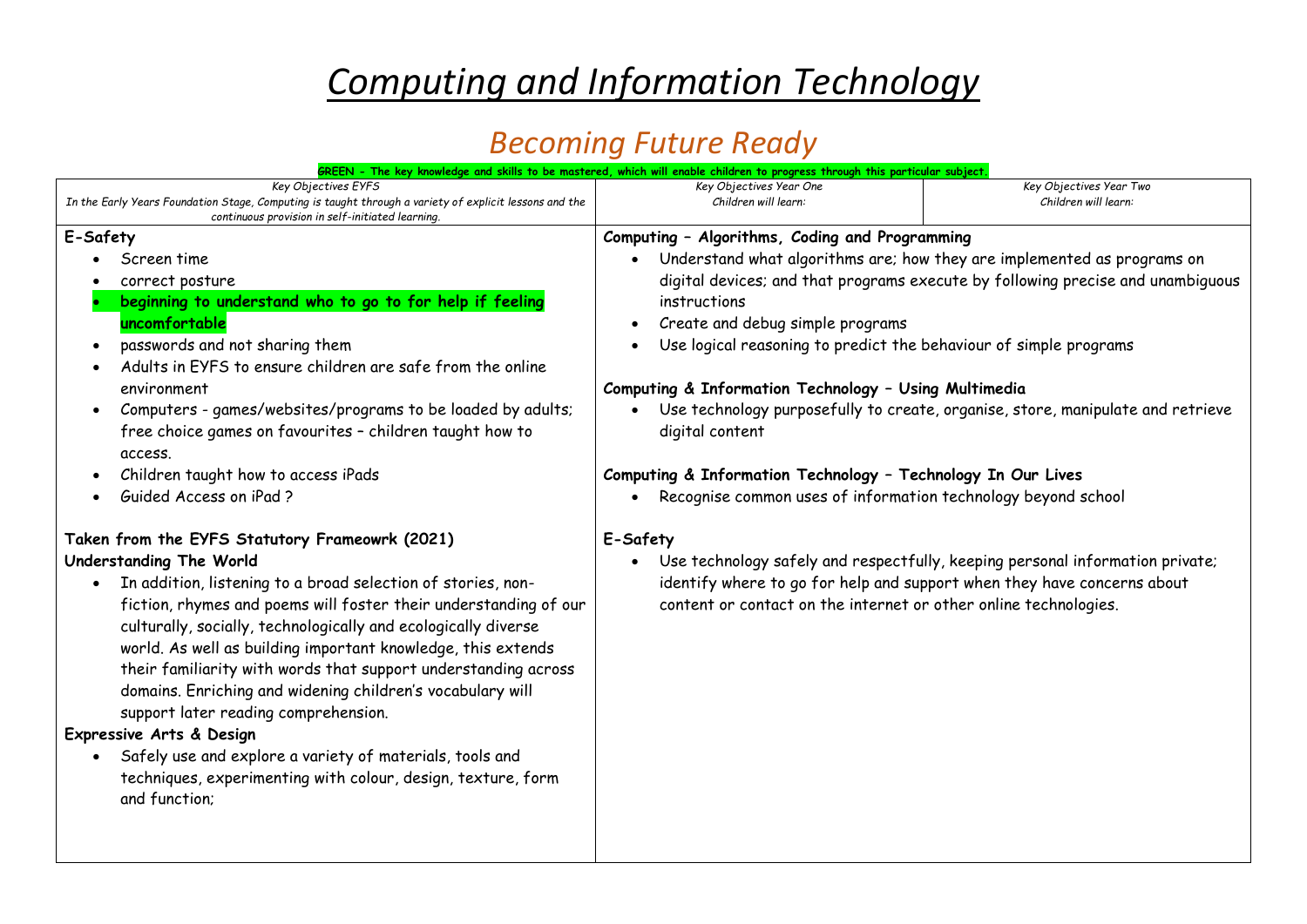

*E-safety will be taught in each half term prior to the main focus of teaching. It will be in reference to what they will be learning. This will include:*

#### *How the internet is used and how it affects us*

*Internet safety – advertisements and inappropriate content*

*Who to speak to if worried about something they have seen on the internet*

*Safe Screen Time*

*Posture and physical care when using technology*

## *Continuous Provision throughout infants*

*Whenever children have access to the internet in schools for continuous provision or free play, iPads will already have apps and programs downloaded specifically by staff. Computers will have programs and already available on screen for children's use – but other games will be available via the staff created favourites list of websites for the children to access only. These will be games children have prior experience with. Children will be taught how to access this favourites list and will be able to access this, and not searching for their own online games – contributing to a safer online environment.*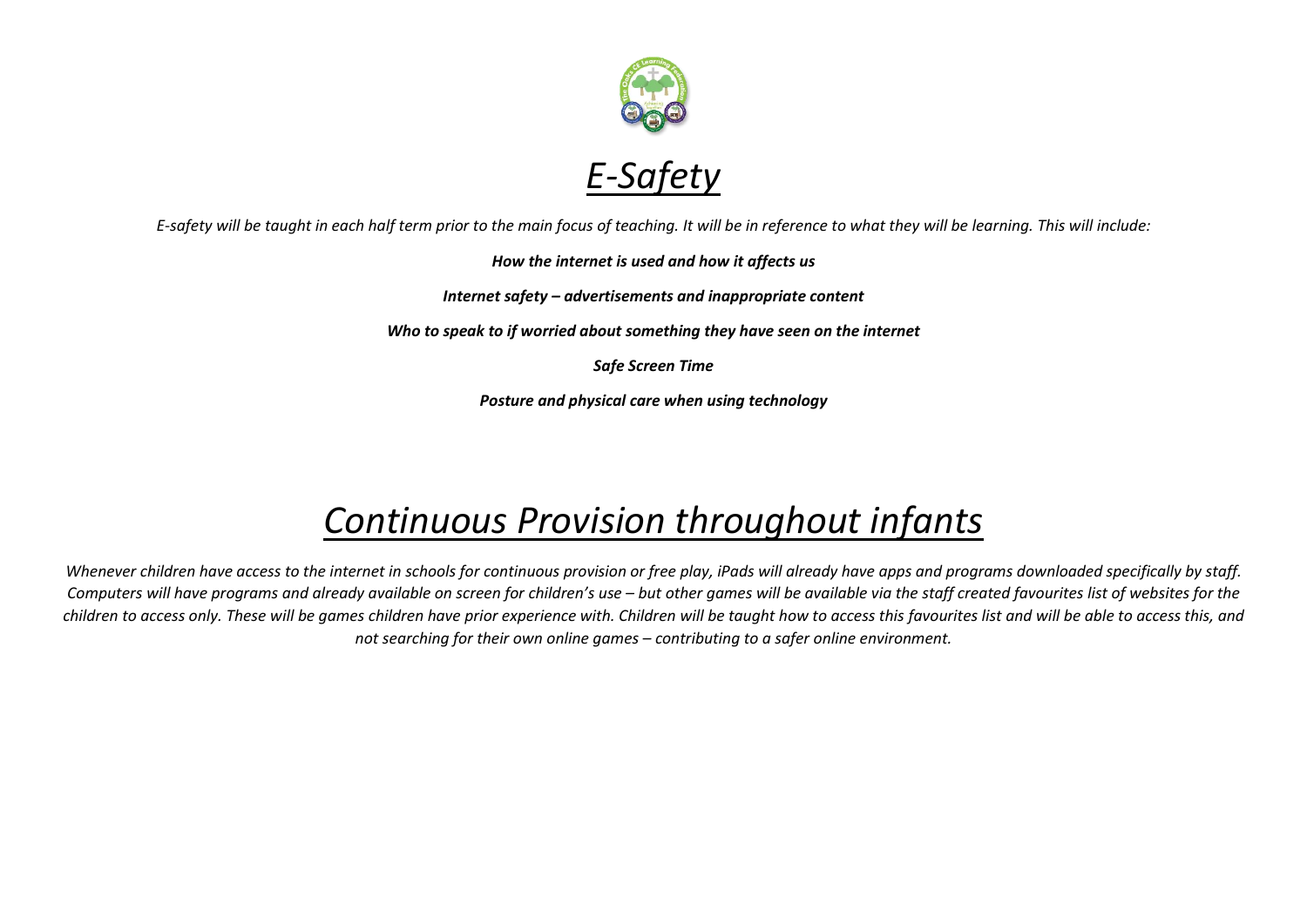## *Early Years Foundation Stage*

*Our vision statement states that our Federation is striving to ensure children are future ready. Therefore, throughout Foundation, opportunities for children to develop their computing and Information Technology skills are created throughout the curriculum to begin their journey towards this. Children are taught and given opportunity to develop skills such as simple programming and coding, iPad and Computer skills such as keyboard work, mouse work, camera and video usage. As part of ongoing dialogue,*  teachers question children to consider *success of their work and to develop children's ability to evaluate what they have done. Skills in Foundation are to be taught explicitly and through continuous provision. Teachers skilfully build upon skills observed and increased the complexity of tasks set.* 

The new EYFS Statutory Framework (2021) has no specific Technology section as the previous document does – this means Technology and computing curriculum will *need to be embedded into other curricular areas.*

*Key skills to be developed in Foundation:*

*Basic E-Safety knowledge and skills (E-Safety)*

*Navigating iPads (Multimedia)*

*Simple operations of computers (Programming)*

*Developing mouse work (Multimedia)*

*Beginning keyboard skills (Multimedia)*

*Interactions with a wide range of technologies (Beebots, iPads, Talk tins, CD player, torches etc.) (Technology In Our Lives)*

*Performing simple functions on these technologies (programming and coding) (Programming)*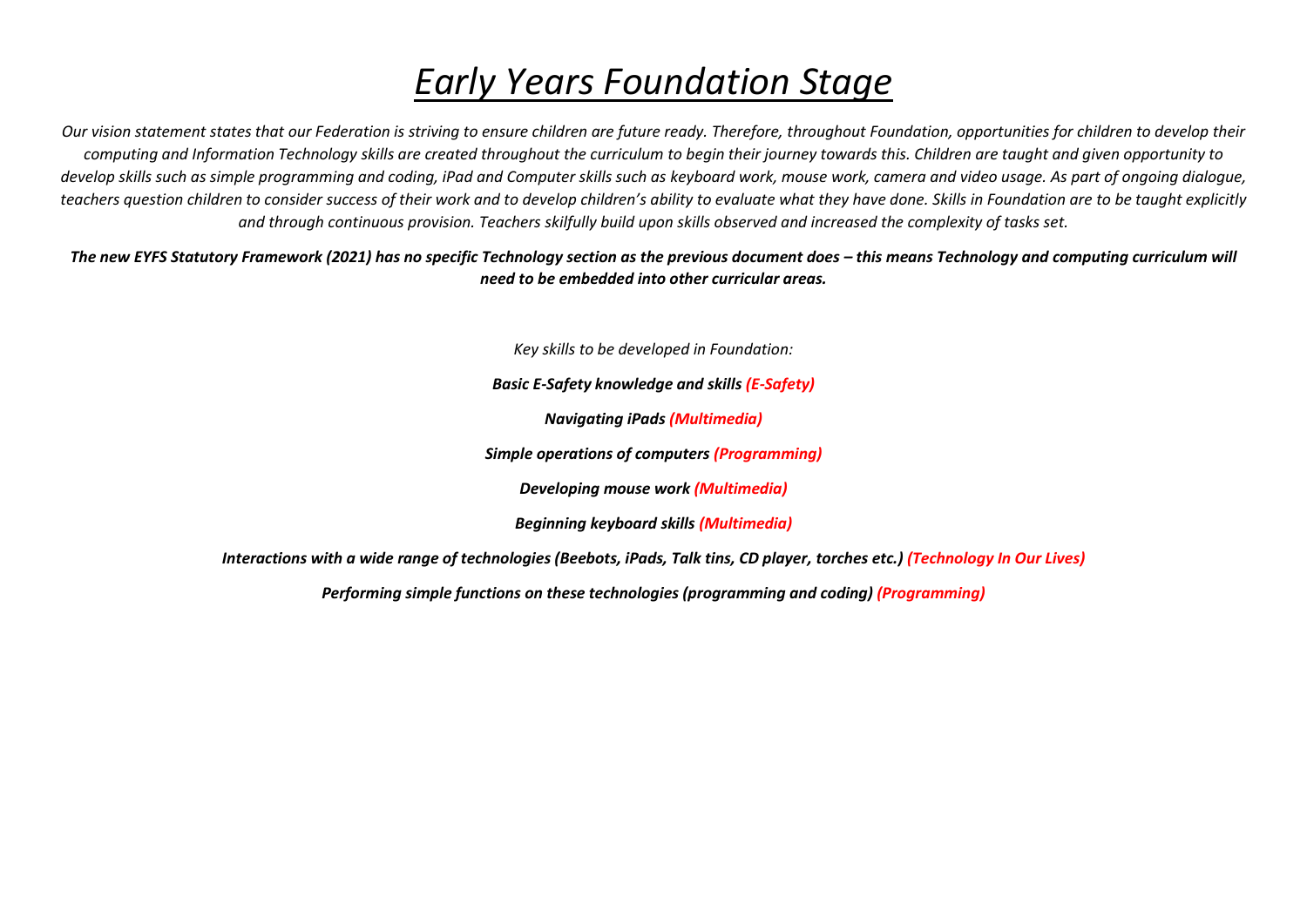#### *Key Stage One*

Both the Federation's vision statement and the purpose of study for computing in the National Curriculum for KS1 state getting children future ready. In Key stage one, good *Computing and Information Technology follows a progression of teaching within the termly unit:*

*1.*

*E-Safety (based upon Terms main focus strand of teaching)*

*2.*

*Discussing Technology in our lives. (based upon Term's main focus strand of teaching)*

*3.* 

*Use of Multimedia's – or – Programming and Coding skills*

*4.*

*Application in writing – Children will word process one piece of written work (cross curricular link with Literacy teaching)*

*5.*

*Application in other subject areas, and children's own self-initiated independent learning*

*Time spent on each stage is dependent*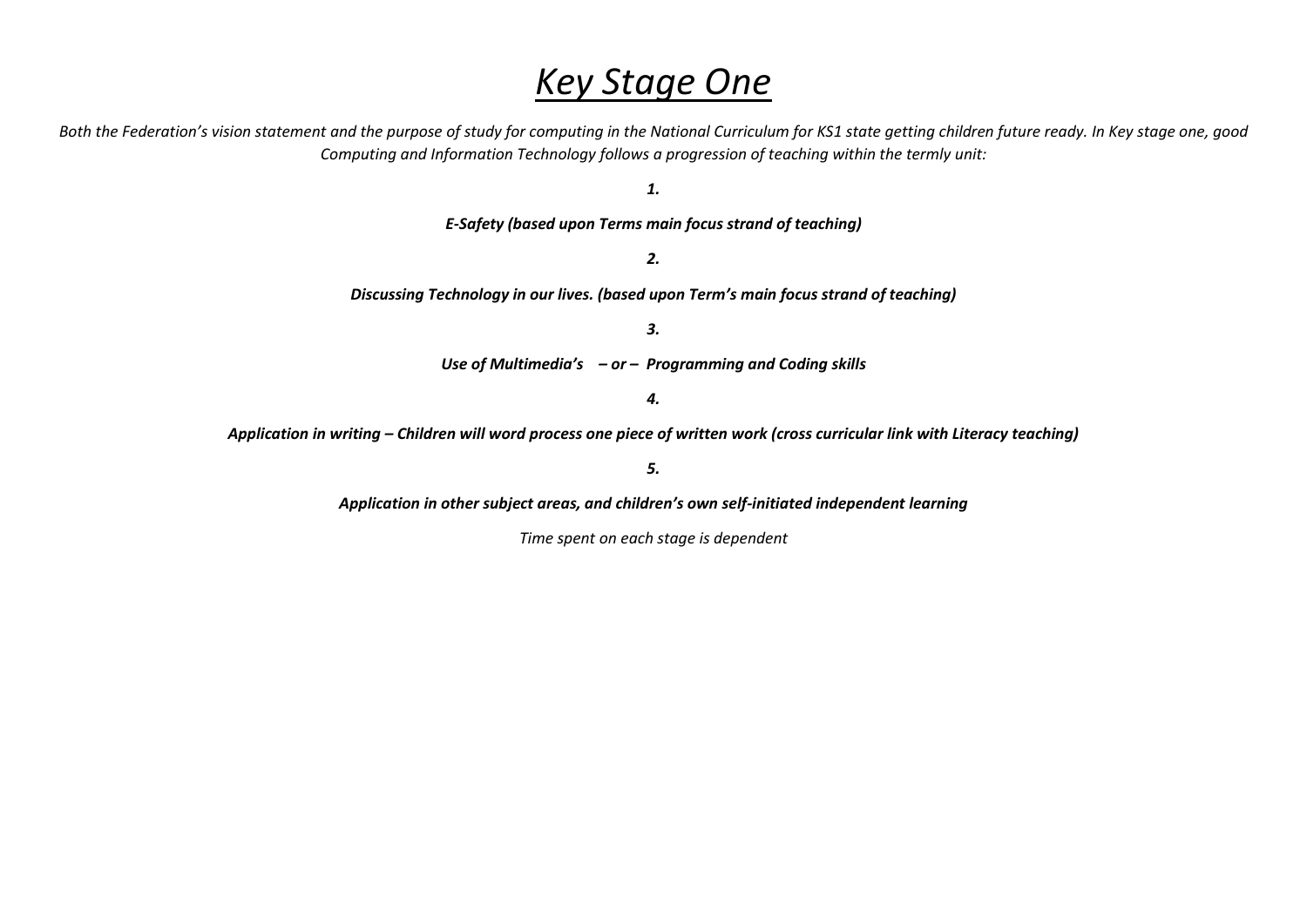*In Key Stage One, Computing and Information Technology is taught as a sequence of lessons, each term. Each Block focusses on either Programming and Algorithms or using multimedia according to the National Curriculum. E-Safety and Technology in Our lives are taught each Term with reference to the main teaching focus.*

*The key knowledge and skills to be mastered are highlighted in green, which will enable children to progress through this particular subject.*

| Year                                                                                                    | 1 Term                                                                                                                                                                                                                                                                                                     | 1 Term                                                                                                                                                                                                                                          | 1 Term                                                                                                                                                                                                                                                                                                                                 |
|---------------------------------------------------------------------------------------------------------|------------------------------------------------------------------------------------------------------------------------------------------------------------------------------------------------------------------------------------------------------------------------------------------------------------|-------------------------------------------------------------------------------------------------------------------------------------------------------------------------------------------------------------------------------------------------|----------------------------------------------------------------------------------------------------------------------------------------------------------------------------------------------------------------------------------------------------------------------------------------------------------------------------------------|
| E-Safety                                                                                                | Create Computing e-safety charter<br>$\bullet$<br>Children taught how to log on to computers and<br>$\bullet$<br>how to access favourite bar websites for<br>continuous provision<br>Children taught how to access iPad<br>$\bullet$<br>App and Internet safety - screen-time/good<br>$\bullet$<br>posture | Describe the people I can trust and share<br>information with.<br>Know that some information can be seen by<br>others.<br>Identify what things count as personal<br>information. (Logging in with a password and<br>these are to keep you safe) | Identify devices that can be used to search the<br>Internet.<br>Identify when inappropriate content is<br>accessed and act appropriately.<br>Identify who to tell when inappropriate content<br>is accessed or feel unsafe online<br>App and Internet safety -<br>adverts/inappropriate content                                        |
| Technology In Our<br>Lives<br><b>INTERCHANGEABLE</b><br><b>BETWEEN TERMS</b>                            | Know the difference between technology and<br>$\bullet$<br>not<br>Name simple creative technology                                                                                                                                                                                                          | Talk about websites and games they have been<br>on.<br>Name ICT games and apps                                                                                                                                                                  | Use ICT to generate ideas for their work.<br>Capture video.                                                                                                                                                                                                                                                                            |
| Multimedia<br><b>INTERCHANGEABLE</b><br><b>BETWEEN TERMS</b>                                            | Begin to use programs, apps, iPad cameras and<br>videos, app games, information collecting<br>programs e.g. picollage,<br>Navigate an iPad                                                                                                                                                                 | Continue to use programs, apps, iPad cameras<br>and videos, app games, information collecting<br>programs e.g. Picollage,<br>Explore a website by clicking on the arrows,<br>menus and hyperlinks.                                              |                                                                                                                                                                                                                                                                                                                                        |
| Programming<br><b>INTERCHANGEABLE</b><br><b>BETEWEEN TERMS</b>                                          |                                                                                                                                                                                                                                                                                                            |                                                                                                                                                                                                                                                 | Give a set of simple instructions to follow out a<br>$\bullet$<br>task.<br>Explore what happens when a sequence of<br>instructions is given.<br>Give commands including straight forwards /<br>backwards / turn one at a time.<br>Begin to use simple technological programming<br>apps.<br>Improve/change their sequence of commands. |
| Application of Skills<br>Cross Curricular<br>within writing lessons<br>and other<br>foundation subjects | Word process short texts:<br>Start to use one hand when typing.<br>$\bullet$                                                                                                                                                                                                                               | Word process short texts:<br>Save, retrieve and print work. return.                                                                                                                                                                             | Word process short texts:<br>Use spacebar, backspace, and delete, arrow<br>$\bullet$<br>keys,                                                                                                                                                                                                                                          |